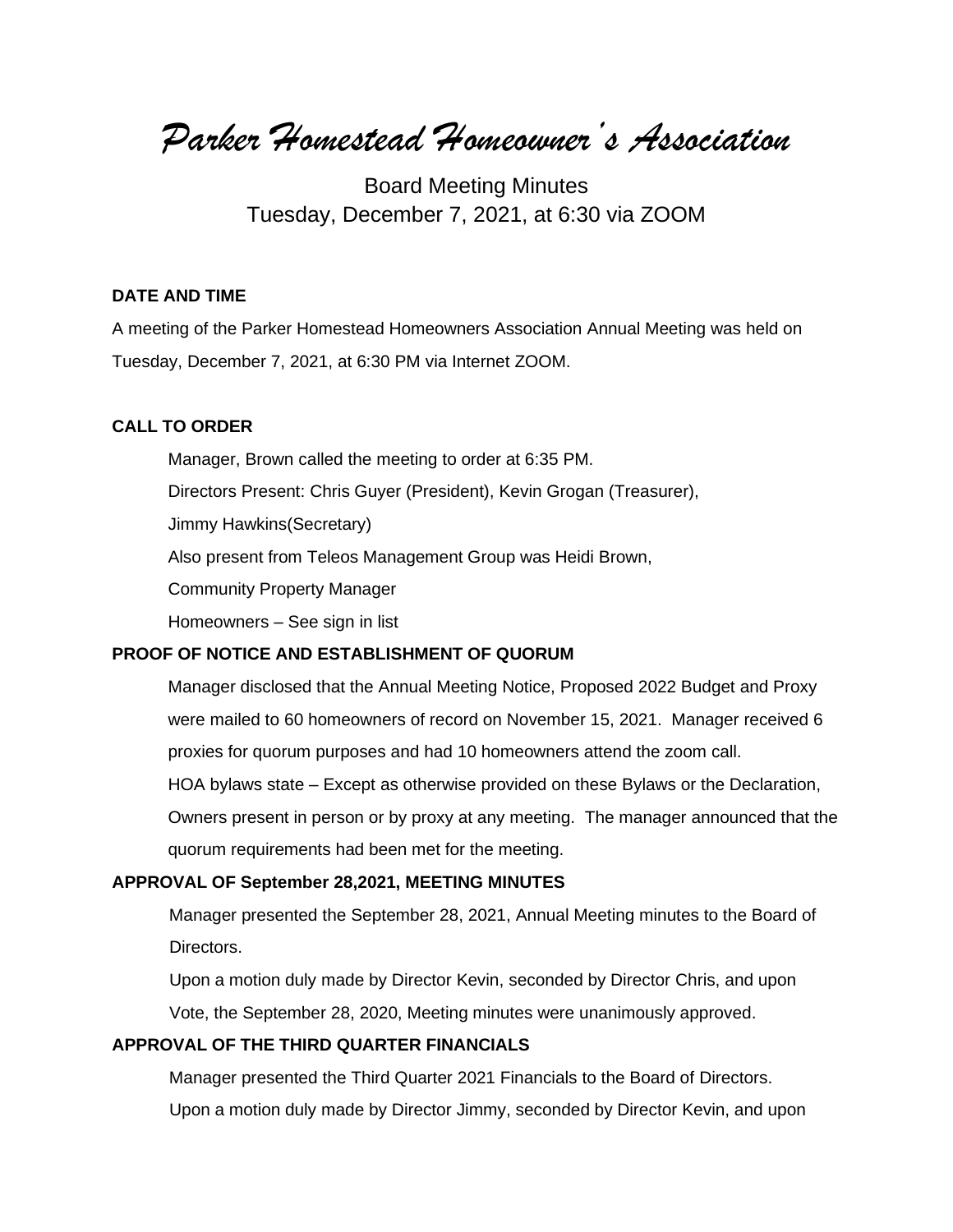vote, the 2021 Third Quarter Financials were unanimously approved.

### **OLD BUSINESS**

## **LANDSCAPE**

Manager presented to homeowners that there were many landscape items that needed to be attended to, however the cost was greater than we must complete. The list separated into three buckets. Dead need removed, dead and need to be replaced, and other items such as missing items for various reasons. Spring management and board will walk the property and create the list of items that will be removed and move on from there as we can.

 Manager reported that homeowners who are missing trees or have dead trees in their front yards received a notice in October and because of timing, the board has agreed to table this til January 2022. Mid-January homeowners will receive a courtesy letter to have their plan in place for removal/replacement for Spring 2022.

### **NEW BUSINESS**

#### **RATIFY 2022 BUDGET**

The proposed Budget for 2022 was distributed to the homeowners in advance. The 2022 budget did not require an assessment increase. Moneys were rearranged to Budget items like landscape that were needed, increase in General legal for review and And update on rules and regulations, eliminated holiday lights.

 Following discussion, upon a motion duly made by Director Jimmy and seconded by Director Kevin, and upon vote, the 2022 budget was unanimously ratified.

### **ELECTION OF ONE OPEN BOARD POSITION**

 Manager stated there was one open position on the board for 2022. Mark Daughtery Introduced himself for consideration for the position.

Manager called for nominations from the floor. There were none.

By acclamation the following homeowners: Mark Daughtery

was elected to the Board of Directors position.

## **RESIDENTS FORUM**

A homeowner wanted clarification on cars parking opposite of traffic and in front of fire hydrants. Manager stated she would send out a notice to homeowners to park correctly.